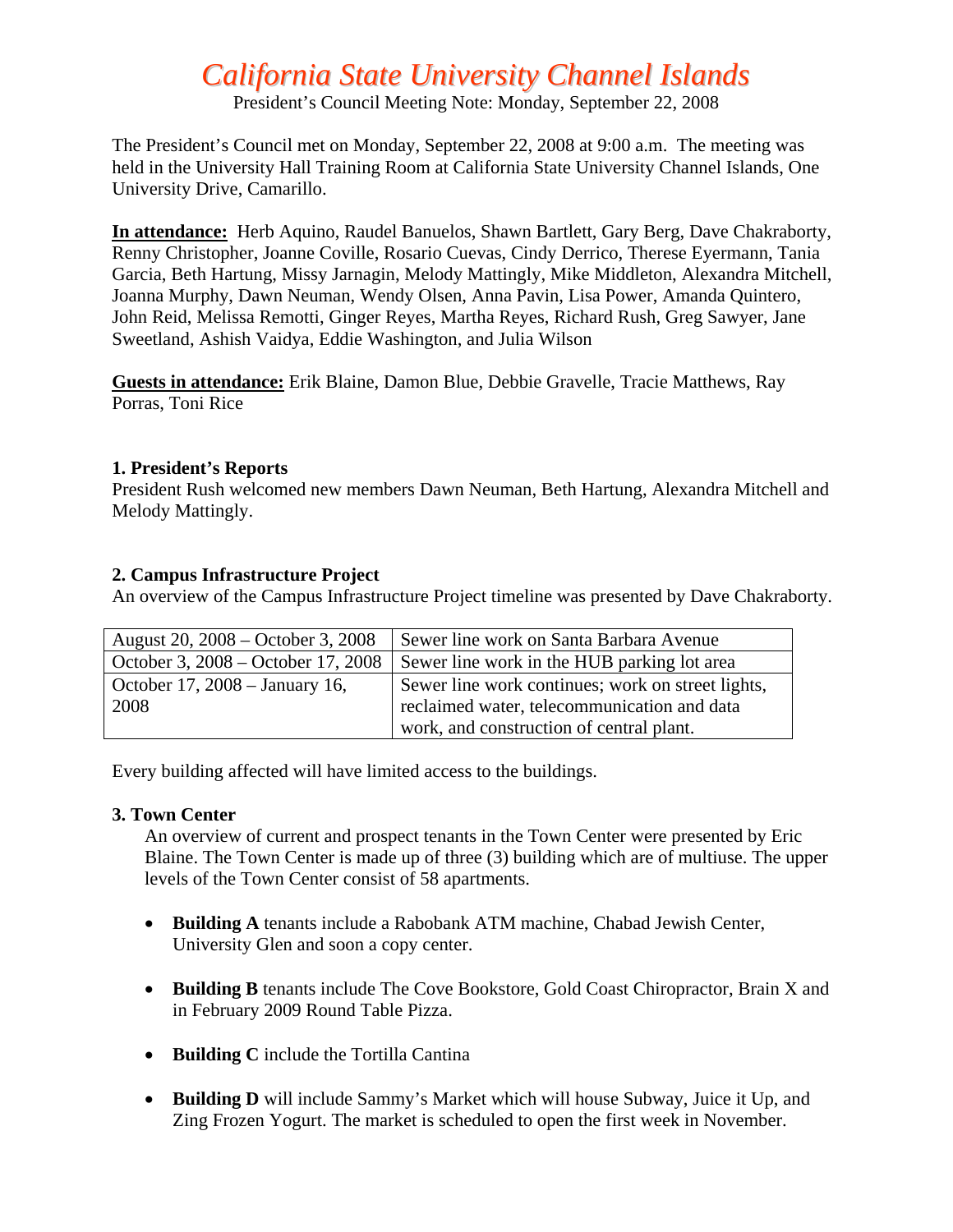Eric also mentioned there will be loading zones for the tenants to utilize in the Town Center. There was also mention of placement of Code Blue Phones between the Town Center and the John Spoor Broome Library.

# **4. Update on Union Policies**

Renny Christopher updated the group on policies under review by the California Faculty Association (CFA). These include the Policy on Campus Violence, Policy on Intellectual Property, Policy on Background Investigation, Policy on Alcohol at CSUCI, and the Policy on Solicitation of Public Meetings. Renny mentioned that the faculty senate did not think club advisors should be held responsible for students' alcohol consumption at club events. She also mentioned that the senate was not content with the policy on Solicitation, Public Meetings and that it would be reviewed on the next Senate meeting in October.

Eddie Washington commented on the Background Investigation Policy and said that the background investigation would apply to new employees in sensitive positions such as locksmiths, finance and money related positions.

# **5. Upcoming Policies for Review**

Melissa Remotti presented the policies that were up for the 3 year review. These include Policy on Free Speech and Assembly, Policy on Clearinghouse for Institutional Research, Policy on Coordination Of Data Collection for Purposes of Institutional Research, Policy on Tobacco Sales and Sponsorships on Campus, Policy on Family Educational Rights and Privacy Act (FERPA), Policy on Motor Vehicle Use and Policy on Procurement. Melissa will contact the contact persons for each policy so that they can be placed on the next President's Council agenda scheduled for October 27, 2008.

## **6. Policies**

# **RECOMMENDATION**

- **a. Policy on Issuing Official Transcripts (3-year review)** The recommendations for this policy were presented by Damon Blue. The motion for approval was made by Jane Sweetland and second by Dr. Greg Sawyer.
- **b. Policy on Use of Facilities (3-year review)** The recommendations for this policy were presented by Ray Porras. He mentioned the need to revisit the procedural aspect of the use of facility use R25. The motion for approval was made by Eddie Washington and second by Dr. Greg Sawyer.

## **DISCUSSION**

- **c. Policy on Eligibility Requirements for Student Clubs and Organizations (3-year review) –** The recommendations for this policy were presented by Debbie Gravelle. There were minor wording suggestions. The group was asked to review the policy.
- **d. Policy on Communication with Students (3-year Review)** The recommendations for this policy were presented by Toni Rice. There was a recommendation to include by Jane Sweetland to include Admission and Recruitment. The group was asked to review policy.
- **e. Policy on Judicial Affairs (3-year review)** The recommendations for this policy were presented by Dr. Greg Sawyer. Minimal discussion was made on this policy. The group was asked to review the policy.
- **f.** Policy on State University Grant Awarding (New) This policy was presented by Tracie Matthews and the group was asked to review the policy.